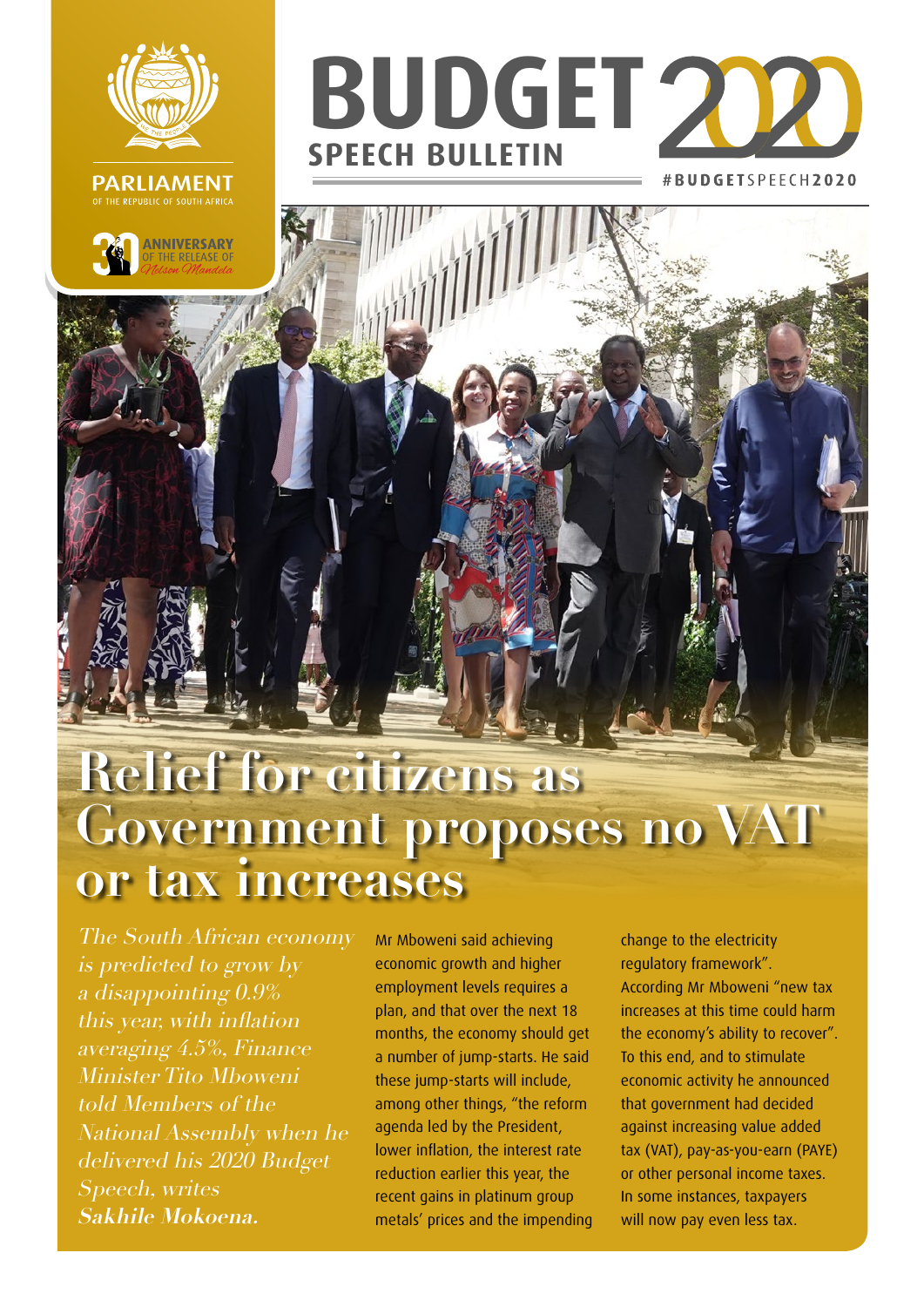2

Mr Mboweni added, "our income tax system is progressive, and the adjustments reflect this. Someone earning R10 000 a month will pay 10% less in tax. Someone earning R100 000 a month will pay about 1.5% less. We are also proposing broadening the corporate income tax base," he said.

 "With growth of 3.5%, sub-Saharan Africa is forecast to be the secondfastest growing region in the world. Against this backdrop we forecast that the South African economy will grow by 0.9% and inflation will average 4.5% in 2020. Persistent electricity problems will, however, hold back growth. Over the next three years,

we expect growth to average just over 1%. Therefore, a stable supply of electricity will be our number one task," added Mr Mboweni. Mr Mboweni presented the budget and also tabled the Division of Revenue Bill, the Appropriation Bill, 2020 budget review, 2020 estimates of national expenditure, as well as tax proposals for the year 2020.

## **Government to propose law to stop excessive salaries in public entities – Mboweni**

Mr Tito Mboweni, the Minister of Finance, has told Parliament that the government will propose a law to stop excessive salaries in public entities and accelerate plans to merge and consolidate some of these entities, writes **Abel Mputing.**



He also reiterated his concern about the bloated public sector wage bill, which he said would have to be adjusted by about R160 billion over the medium term. Mr Mboweni also announced, during his 2020 Budget Speech, that the government was moving forward with reforms to the procurement system, with a focus on value for money and maximising the quality and quantity of services.

"Cabinet approved the publication of a new Public Procurement Bill. We will accelerate merging and consolidating public entities. We will propose a new law to stop excessive salaries in these public entities, and we will also deal decisively with the excessive high cost of leasing government buildings," said Mr Mboweni.

He said the total consolidated government spending is expected to grow at an average annual rate of 5.1%, from R1.95 trillion in 2020/21 to R2.14 trillion in 2022/23. This, he said, was mainly due to mounting debt-service costs. Non-interest spending declines on average over the MTEF (Medium Term Expenditure Framework) in real terms. "Today we announce a net downward adjustment to the main budget noninterest expenditure of R156.1billion over the next three years, relative to the 2019 budget projections. He said the total reduction was mainly

the result of lowering programme baselines and the wage bill by R261 billion. "These are partially offset by additions and reallocations of R111 billion. Of this, more than half, or R60 billion, is for Eskom and South African Airways."

Mr MBoweni said while some of these savings were good for the fiscus, "in many cases we are also making difficult and painful sacrifices".

"We shall undertake spending reviews to ensure that we achieve this objective. The second part is adjustments on the wage bill by about R160 billion over the medium term. Once we get wage growth, corruption and wasteful expenditure under control, we will focus our attention on hiring in important areas such as education, police, and healthcare. We can hire strategically, and better match skills with opportunities," Mr Mboweni explained.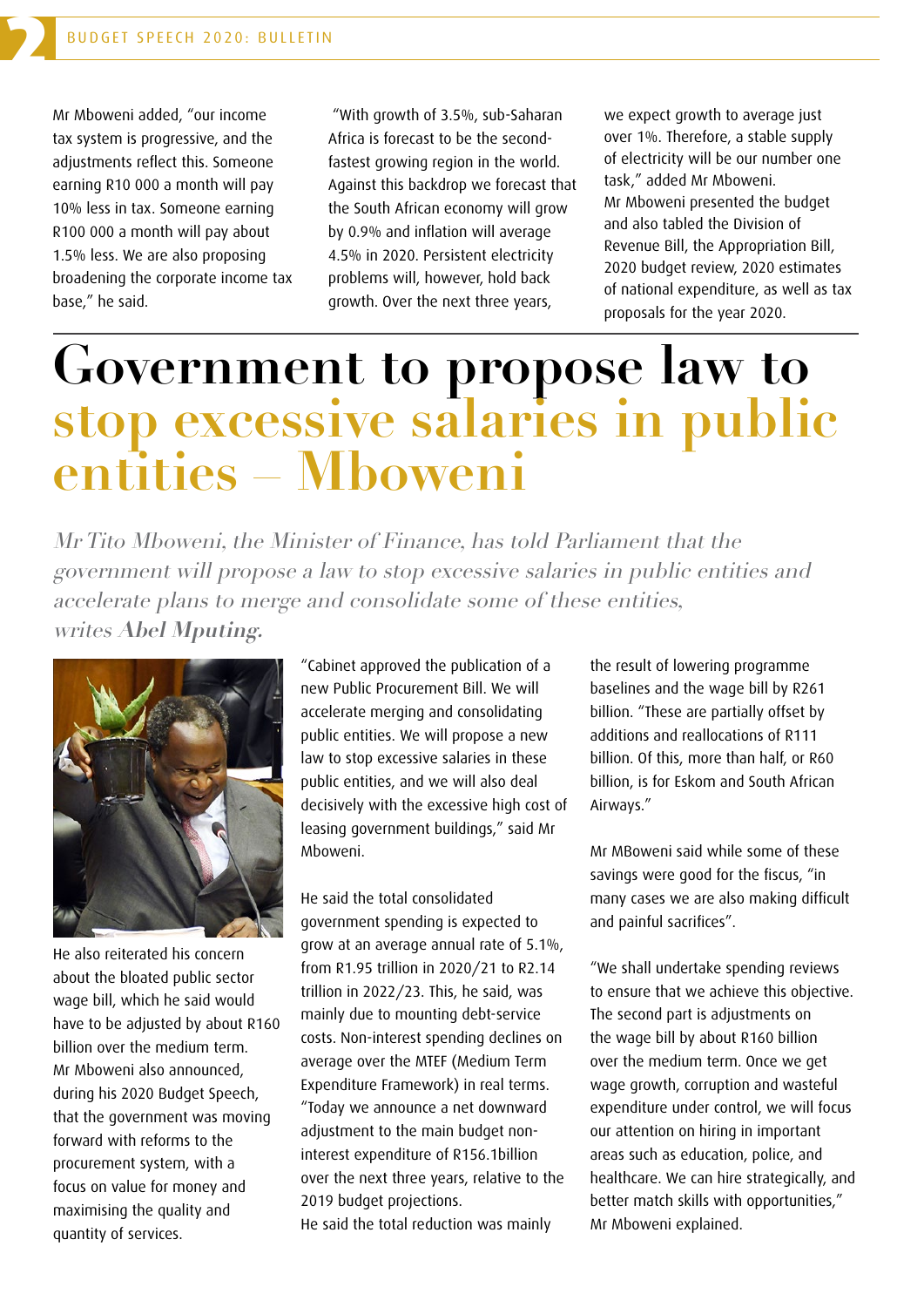## **More spending on health and education**

Minister of Finance, Tito Mboweni, said the government will be allocating more money on learning and culture and health areas. Learning and culture currently receives R396 billion followed by health that receives R230 billion, and social development with R310 billion, writes **Mava Lukani.** 

In his State of the Nation Address, President Cyril Ramaphosa said his government has noted the enthusiastic support from South Africans during the public hearings on the National Health Insurance (NHI), and based on that, the government is putting in place mechanisms for its implementation following the conclusion of the parliamentary process.

In preparation for the NHI, he said the government has already registered more than 44 million people at more than 3 000 clinics in the electronic

Health Patient Registration System, and is now implementing this system in hospitals. It is also in that context that health is identified as an area for more spending.

President Ramaphosa said: "A fundamental condition for growth and development is a healthy and productive population, with access to quality, affordable healthcare." In the education sector, Minister Mboweni said investment will go to new schools, to replace schools that are constructed with inappropriate

materials, "and providing them with water, electricity and sanitation". He said: "In 2020/21 the maths, science and technology grant will introduce coding and robotics to learners from Grade R to Grade 3 as announced by the President. Transfers to provinces support schooling for 13 million children and healthcare for 49.1 million South Africans," he added. The Department of Higher Education and Training will reallocate existing funds to undertake a feasibility study for the establishment of a new university of science and innovation in Ekurhuleni.